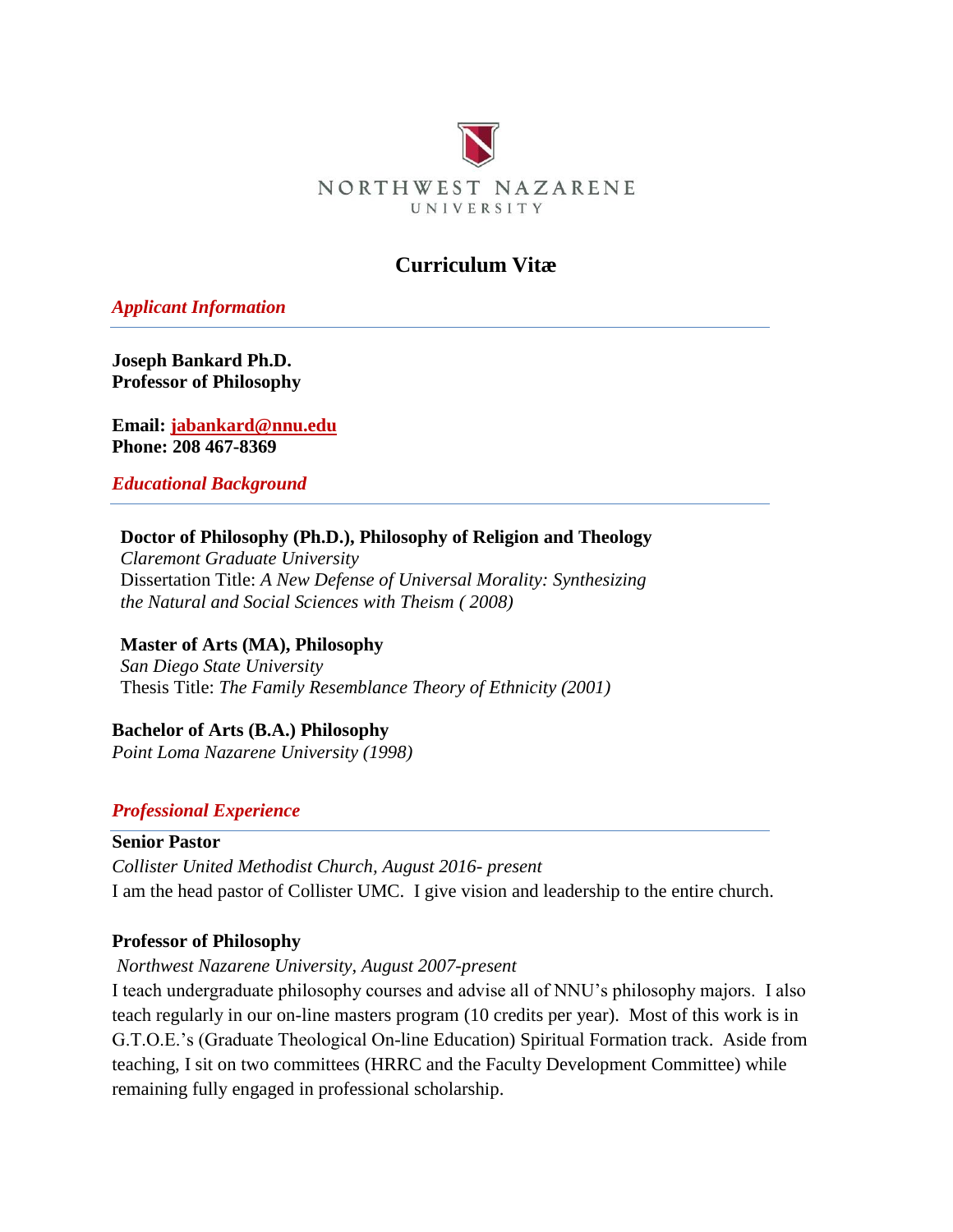## **Chair of Philosophy Department**

#### *Northwest Nazarene University August 2009-May 2016*

I oversee the philosophy program. This includes scheduling courses, giving a vision to the program, making curriculum changes, and taking responsibility for the growth of the department. In the one year that I have been chair, the number of philosophy majors increased from 10 to 18. Also, several key changes have been made to the philosophy curriculum.

## **Adjunct Philosophy Instructor**

*Point Loma Nazarene University (2001-2007)* I taught philosophy courses (Intro and Ethics) and several courses in Bible (i.e. Old Testament).

## **Adjunct Philosophy Instructor**

*Palomar Community College (2001-2007)* I taught philosophy courses such as Ethics, Logic, and Introduction to Philosophy.

## **Adjunct Philosophy Instructor**

*Mira Costa Community College (1999-2002)* I taught philosophy courses such as Ethics, Logic, and Introduction to Philosophy.

## *Scholarship*

#### **Refereed Publications and Submissions**

# **Publications: Books**

*Universal Morality Reconsidered: The Concept of God* (Cambridge: Cambridge Scholars Publishing, 2013)

# **Publications: Academic Chapters, Articles, Essays**

"The Interaction between Forgiveness and Resentment on Health Outcomes" was submitted for publication consideration in the *Journal of Spirituality in Mental Health* (December 2019)

"Forgiveness as Process and Virtue: How to Overcome Feelings of Anger and Resentment" was submitted for publication consideration to the Journal of *Pastoral Psychology* in January 2020

Johnstone, B., Bruininks, P., Smith, E. I., Yoon, D. P., Cohen, D., Edman, L., **Bankard, Joseph,** & Witvliet, C. V. O. (2020) "Conceptualising spirituality and religion as psychological processes: Validation of the factor structure of the BMMRS" *Mental Health, Religion & Culture.* DOI: 10.1080/13674676.2020.1793311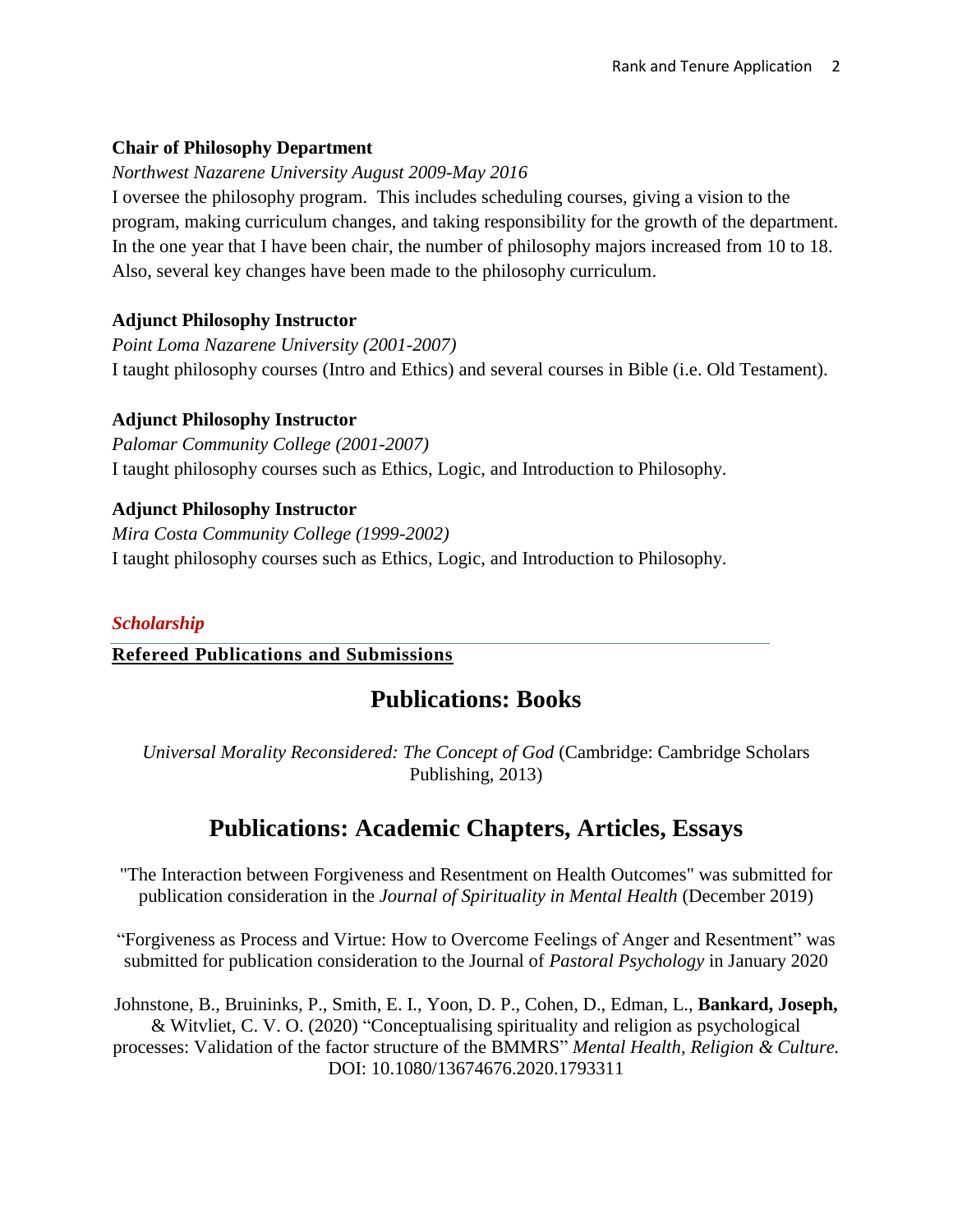"Christian Love and the Call to Non-Lethal Violence" October 2016 edition of *The Table* magazine. Biola's Center for Christian Thought publishes this magazine in print and on-line. http://cct.biola.edu/blog/

"Cultivating a Grateful Disposition: Increasing Moral Behavior and Personal Well-Being" in *Habits in Mind: Integrating Theology, Philosophy, and the Cognitive Science of Virtue, Emotion, and Character Formation.* ed. Gregory R. Peterson and James Van Slyke (Brill Academic Publishing, 2017)

"Substitutionary Atonement and Evolution: Part 1" was published by Biologos on its website June 9th 2015. <http://biologos.org/blogs/archive/substitutionary-atonement-and-evolution-part-1/>

"Substitutionary Atonement and Evolution: Part 2" was published by Biologos on its website June 16th 2015. <http://biologos.org/blogs/archive/substitutionary-atonement-and-evolution-part-2/>

"Training Emotion Helps Cultivate Morality: How loving-kindness meditation hones compassion and increases prosocial behavior," *Journal of Religion and Health*, 54(2015) 61-75.

"Theological Implications of the Evolution Debate" in *Nazarenes Exploring Evolution* ed. Sherri B. Walker and Thomas Jay Oord (SacraSage, 2014)

"Is Christian Hope a Form of Long Term Economy?: An argument from the writings of Albert Camus?" in *Gift and Economy: Ethics, Hospitality, and the Market,* (Cambridge Scholars Publishing, 2012)

"Moral Instincts and the Problem with Reductionism: A critical look at the work of Marc Hauser" *Theology and Science*, vol. 9, num. 4 (November 2011)

"Compassion and Spiritual Formation" in *Spiritual Formation: A Wesleyan Paradigm* Ed. Mark Maddix and Diane Leclerc (Nazarene Publishing House, 2011)

"What Happens When Faith and Reason Collide?: A look at Kierkegaard's Teleological Suspension of the Ethical," *Didache* Vol. 11, No. 1 (September 2011)

"The Church and Postmodern Pop Culture" in *Postmodern and Wesleyan* ed. Jay Akkerman, Thomas Oord, and Brent Peterson (Beacon Hill Press, 2009).

# **Publications: Book Reviews**

Book review of Randal Rauser's *Theology in Search of Foundations* in *Theology Today,* Vol. 67, No. 4 (January 2011).

# **Presentations**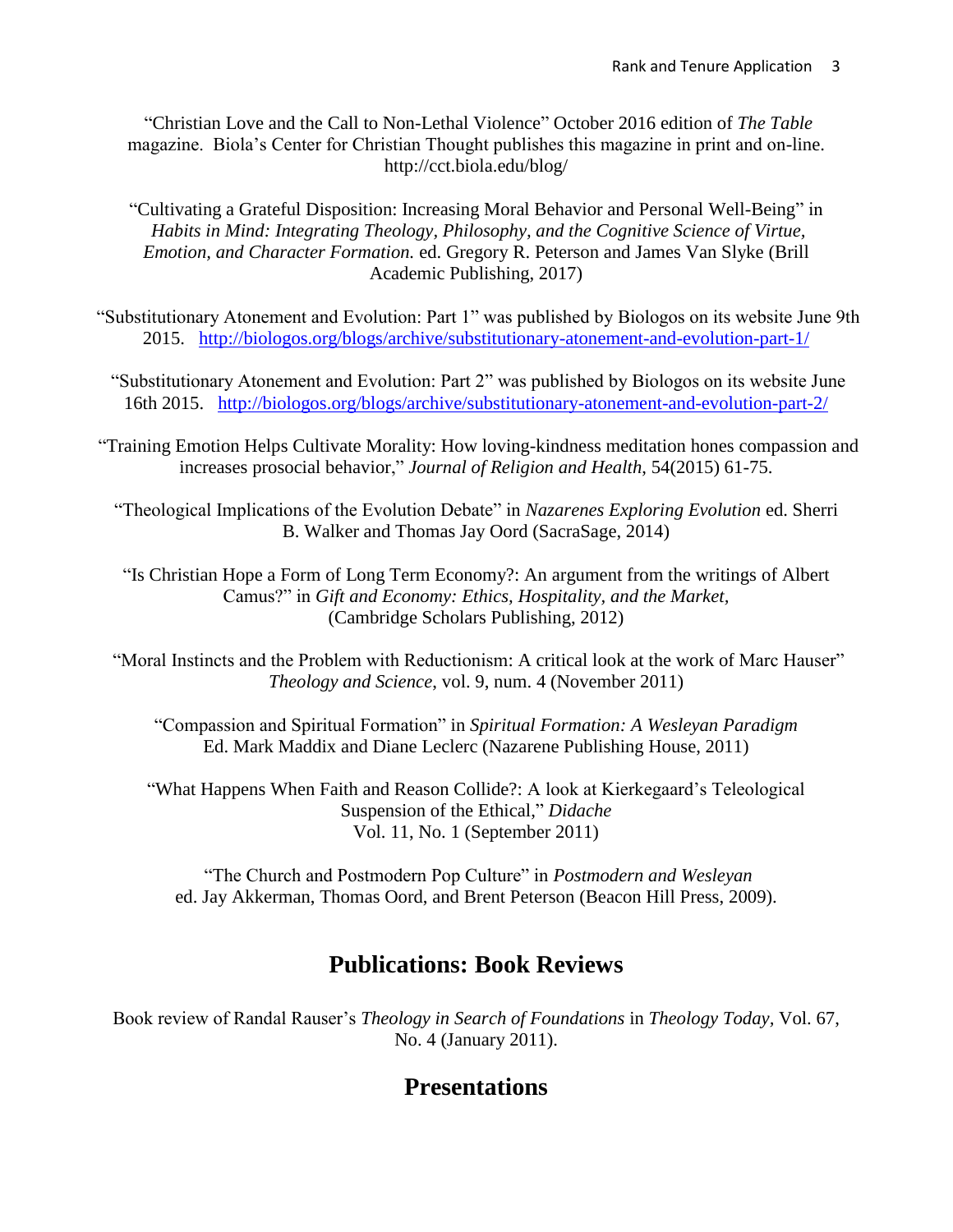*Cultivating a Virtuous Character Leads to Physical and Mental Health* presented at the University of Missouri on November 9th 2016

- *Cultivating a Grateful Disposition: Increasing Moral Behavior and Personal Well-Being* was presented at Biola's Psychology and Spiritual Formation conference in May 2014.
- *Can People (Really) Be Transformed? A Counselor and a Philosopher Offer Answers* I was a panelist for this session at the Wesley Theological Society in March 2014

*Why Evolution Matters: Theological Implications of Evolution* was presented at the Wesley Theological Society Conference in March 2014

*Theological Implications of the Evolution Debate* presented at the Nazarenes Exploring Evolution Conference at Point Loma Nazarene University January 2014

*Training Emotion Helps Cultivate Virtue: How loving-kindness meditation develops compassion and increases helping behavior* presented at the American Academy of Religion (AAR), November 2013.

*Moral instincts and the problem with reductionism: a critical exploration into the work of Marc Hauser* presented at the American Academy of Religion (AAR), October of 2010.

NNU Faculty lecture award recipient. The title of my paper was *When Faith and Reason Collide: A look at Kierkegaard's Teleological Suspension of the Ethical.* February 2010

I presented my paper "Moral Instincts" at the Venice Summer School of Science and Religion, May 2010. (The application process was competitive. Only those papers worthy of publication were accepted).

"Is Christian Hope a Form of Long Term Economy?: An argument from the writings of Albert Camus*."* Presented Wesleyan Philosophical Society at Azusa Pacific University, March 2010

"Human Biology and Moral Instincts" Wesleyan Theological Society, Duke University March 2008

## **Grants and Awards**

- NNU Faculty of the Year Award 2019. All NNU faculty are eligible for this award. The award and comes with a \$500 prize.
- NNU Faculty Lecture Award (2010 and 2016). This is a competitive award and comes with a \$500 prize.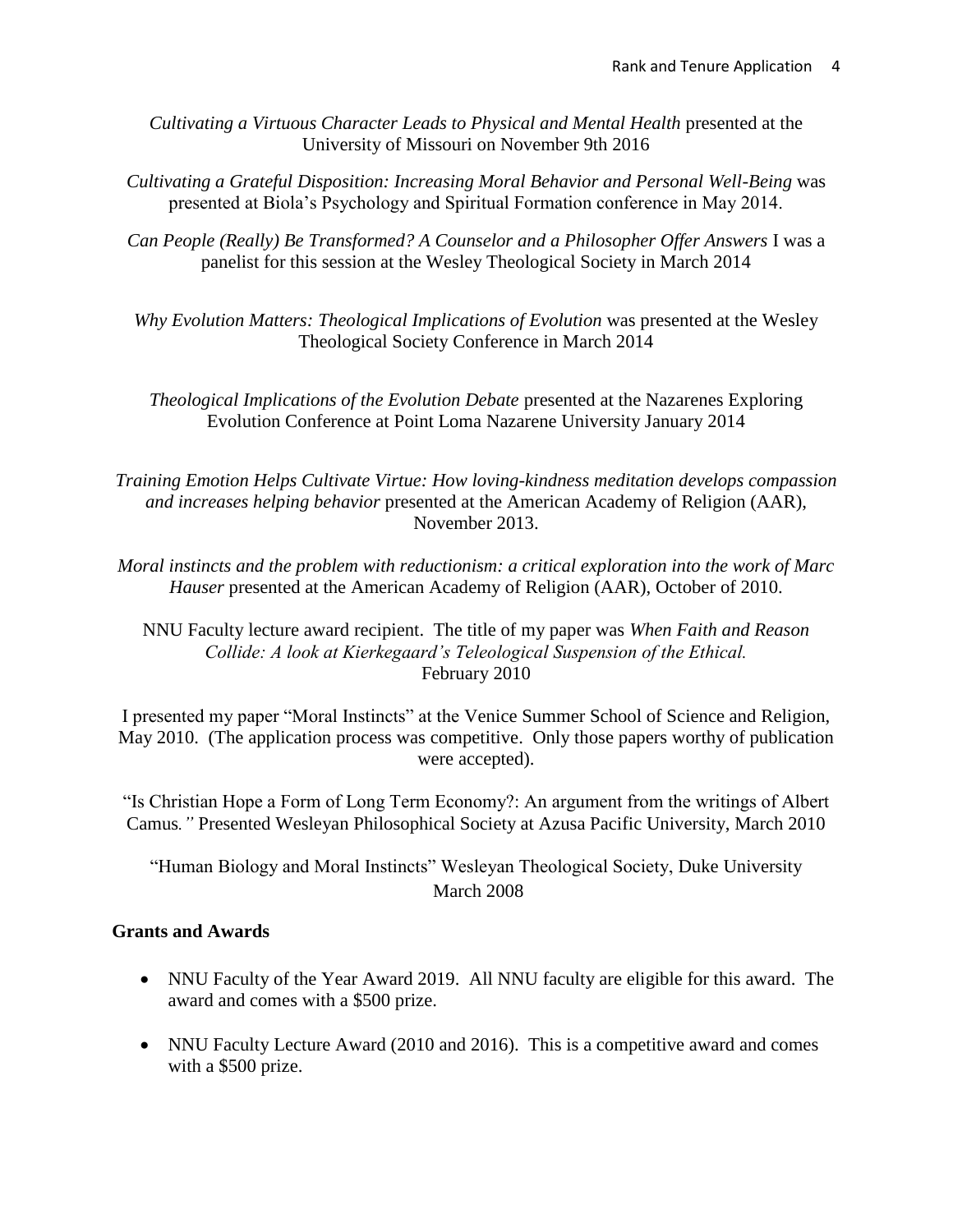- In 2015 I was a SCIO (Scholarship & Christianity in Oxford) Visiting Scholar in Science and Religion during the month of July. The title of the SCIO project was "*Oxford Interdisciplinary Seminars in Science and Religion: Bridging the Two Cultures of Science and the Humanities."* It was organized by *Scholarship and Christianity in Oxford* with funding from *Templeton Religion Trust*. The title of my research project while at Oxford University was "The Science of Christian Virtue." My focus was on the virtue of Forgiveness. This paper has been submitted for publication consideration.
- I was granted the "Visiting Summer Scholar" position at Point Loma Nazarene University in the Summer of 2011. This entailed working in the Wesleyan center and living on Point Loma's campus for 9 weeks (May  $25<sup>th</sup> - August 1<sup>st</sup>$ ). During this time, I completed an article on moral emotion and virtue theory. It has been submitted for publication.
- In 2010 I was awarded a \$500 grant from the Riley-Woodward Fellowship Fund at NNU. This money is to be used for the St. Thomas Summer Seminar in Philosophy of Religion and Philosophical Theology University of St. Thomas, St. Paul Minnesota, 2011.

#### *Service Activities*

#### **Church Service**

- I was a faithful member of the Nazarene Church from 1989- 2008. During this time I was an active volunteer with the youth at Mission Valley Church of the Nazarene in San Diego from 1995-2002. I was actually employed full time at Mission Valley from 2000 – 2001.
- Currently, I am faithfully attending the First United Methodist Church in Boise (FUMC). I have been at FUMC since Fall 2009.
- I am a member of the FUMC Church Counsel (church board)
- Cathedral of the Rockies is now overseeing a satellite campus called "Amity First United Methodist." I've been asked to preach on a regular basis at this campus. To date, I've preached at Amity on 10 separate occasions.
- I also preach several times a year at the downtown campus (most recent August  $31<sup>st</sup>$ 2014).
- I lead a weekly Sunday school class for people in their 30's or 40's. (2012-present)
- I frequently lead a small group on Wednesday nights. I do this about two months out of the year.
- I taught the high school Sunday school class and led confirmation classes from Fall of 2010 – Fall 2011.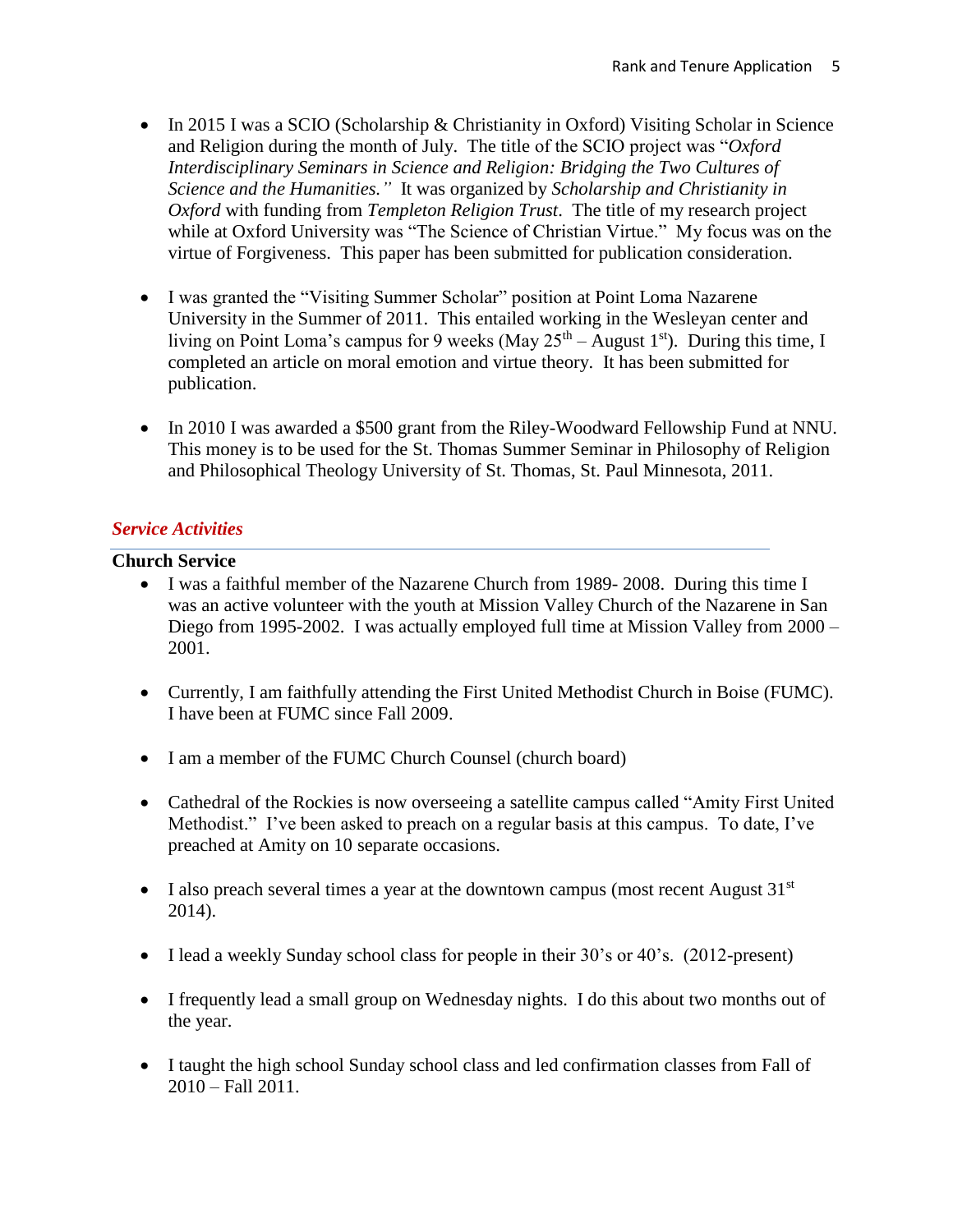• I serve as the senior pastor of Collister United Methodist Church (2016 – present)

# **University Service**

- General Education Committee (2010 2019)
- Faculty Policy Council (2020 Present)
- Servant Leadership Taskforce Member (2010)
- Chair of the Philosophy Department (2009-2015)
- Faculty Development Committee (08-10)
- HRRC committee (08- present)
- I serve as the Chair of the HRRC (Fall 2012-Spring 2016)
- I wrote a chapter in the edited volume *Spiritual Formation* titled "Compassion and Spiritual Formation". I presented this chapter to the faculty on 04/19/2012.
- I presented my research to the Oxford Fellowship group in March of 2014.

## **Community Service**

• Member of the Mercy Medical Center's Healthcare Ethics Advisory Committee (Nampa Idaho) from 2008 – Summer 2010**,** Spring 2012 - present. This committee meets monthly to discuss the ethical issues encountered by doctors, surgeons, and staff at the hospital. The committee's role is to listen to the relevant details surrounding the situation and then provide a *recommended* course of action.

# *Professional Growth and Leadership*

## **Memberships**

- American Philosophical Association (2002- present)
- American Academy of Religion (2003 present)
- Wesleyan Theological Society- (2005 present) I also chair the Moral Theology session at this conference (08 - present).
- Wesleyan Philosophical Society (2005 present)

## **Conference Attendance**

- Wesleyan Philosophical Society- 2006-2019
- Wesleyan Theological Society- 2006- 2019
- American Academy of Religion- 2006 2008, 2010, 2011, 2013, 2015, 2018
- Venice Summer School of Science and Religion 2010
- NNU's Wesley Conference- 2007-2019
- Nazarene's Exploring Evolution (2014)

## *Teaching, Advising, and Administration*

**Teaching Load and Advising**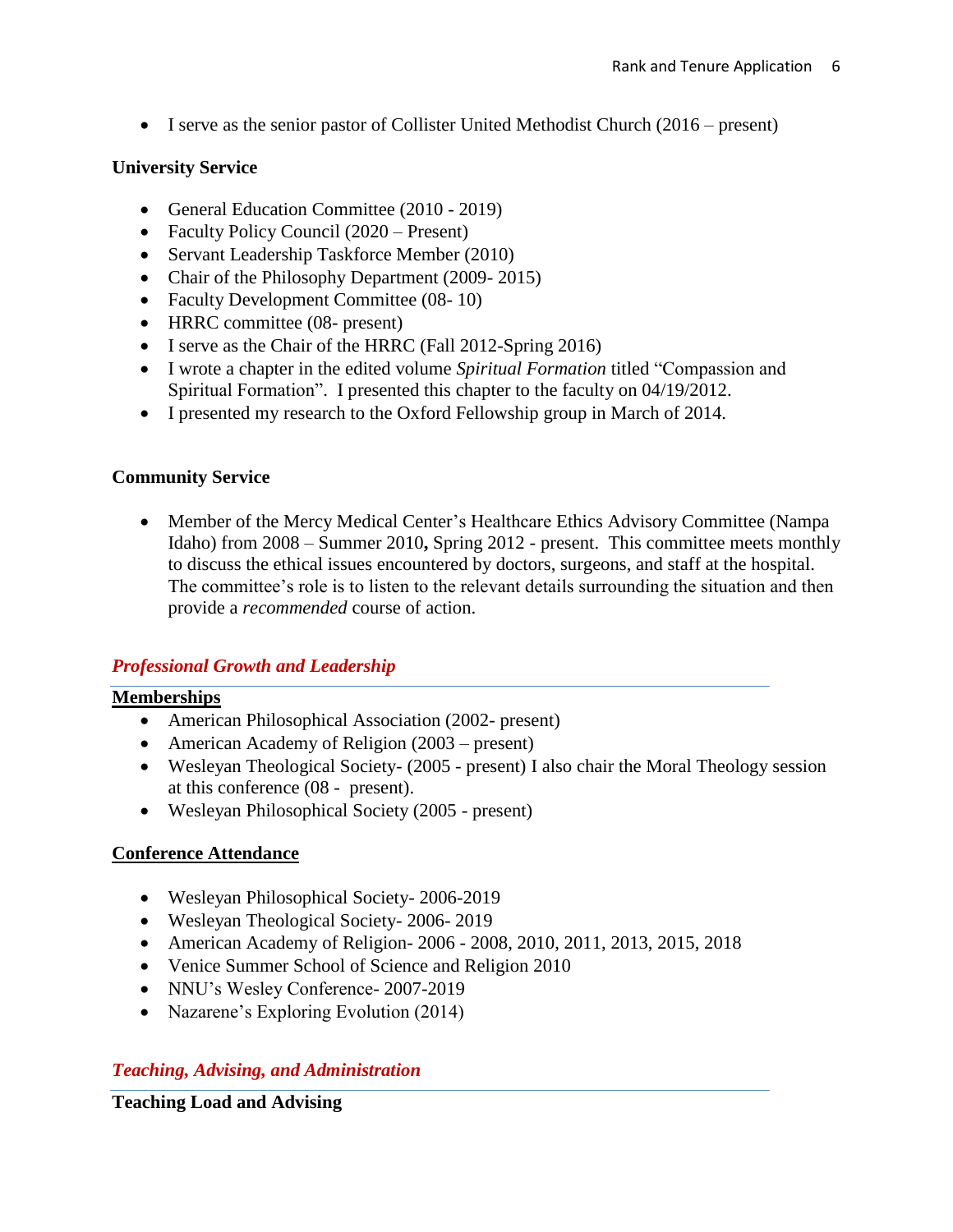My faculty position has evolved since coming to NNU. In my first two years at NNU, I taught general education courses in philosophy and in the honors program (HUMN 2500). I also taught upper division courses in philosophy (PHIL 3410, PHIL 4420, and PHIL 4520). At the graduate level I taught PHIL 7580 Philosophical Foundations of Spiritual Formation. I also gave oversight and advising to some philosophy and philosophy/religion majors.

In 2009 I became Chair of the Philosophy Department and some of my responsibilities changed. I picked up some administration load and I took leadership over the philosophy program. These responsibilities include scheduling courses, giving a vision to the program, making curriculum changes, and taking responsibility for the growth of the department. In the one year that I have been chair, the number of philosophy majors has **doubled.** Also, I took over academic advising for all philosophy and philosophy/religion majors. Currently, I am the academic advisor for 15 students

I continue to develop and improve my teaching. I incorporate a wide range of teaching methods in the classroom. My course evaluations have been very positive (see attachment). I have a very pastoral and relational approach to teaching. I think it communicates to students that I am open and receptive to their questions and ideas.

#### **Courses Taught at NNU**

PHIL 2010 Introduction to Philosophy PHIL 2020 Ethics PHIL 2030 Quest for the Good Life PHIL 3020 History of Modern Philosophy PHIL 3060 Critical Reasoning PHIL 3520 Philosophy of Science PHIL 3620 Science and the Christian Faith PHIL 4520 Philosophy of Religion PHIL 4980 Seminar in Philosophy PHIL 3410 Existential Philosophy and Literature PHIL 4420 Metaphysics HUMN 1010 Cornerstone HUMN 2500 Western Intellectual Traditions *On-Line Masters Courses* PL 7580 Theoretical Foundations for Spiritual Formation PHIL 7290 Reflecting on Character: Philosophy and the Christian Life

#### **Integration of Faith and Philosophy**

A Christian University should provide students with an opportunity to pursue knowledge and truth in a variety of disciplines. Hopefully, the students become aware of the ways that God is made present in these diverse areas of study. It is my belief that all Truth is God's Truth. Therefore, as one pursues truth, one pursues God. This might happen in a theology class, but it might also happen while reading Shakespeare or studying microbiology. It is important for students to have an opportunity, to struggle with a number of academic disciplines in their pursuit of knowledge and truth. This connects to NNU's core value "Truth" which states, "We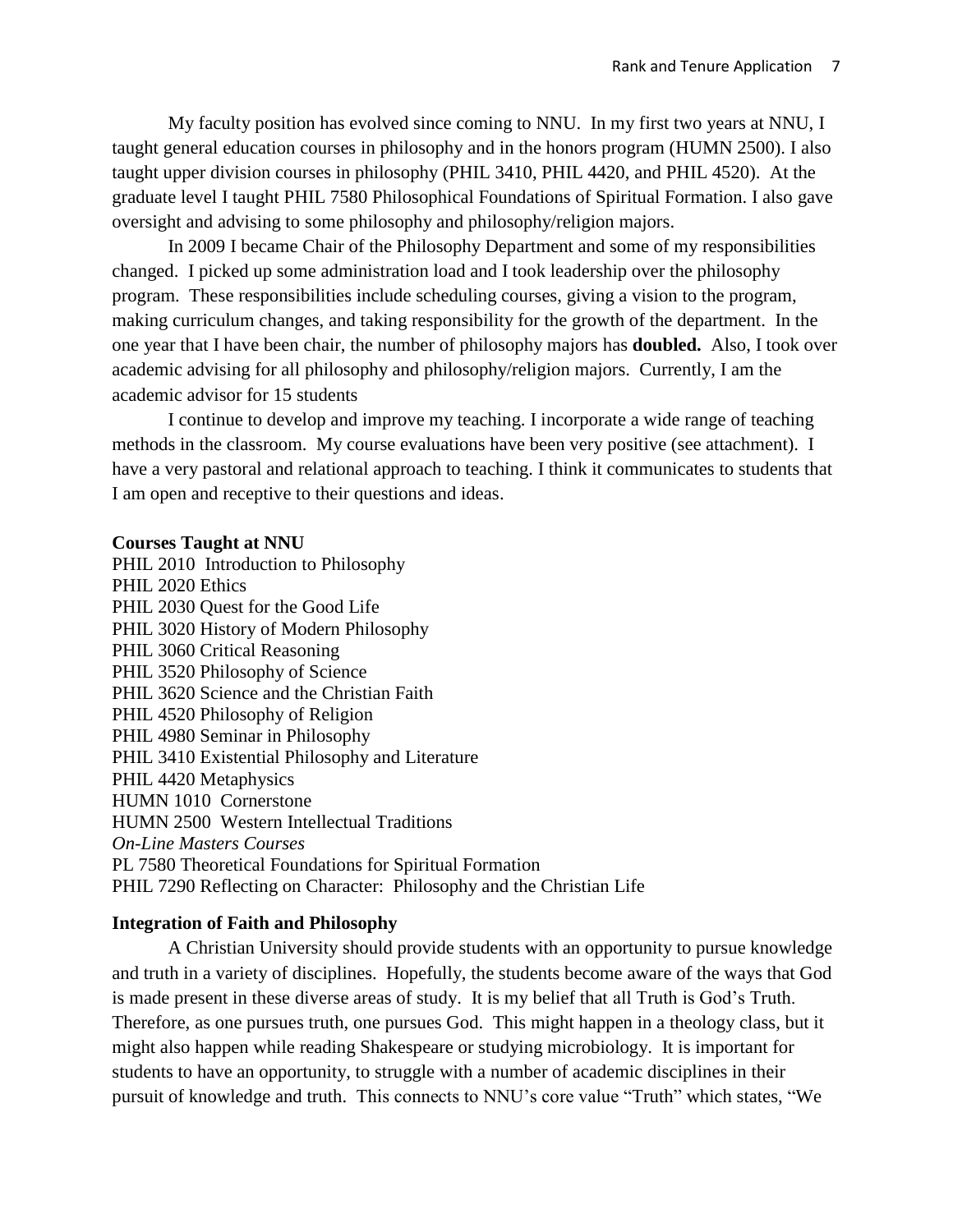believe education pursues truth. NNU explores knowledge, the wonder of God's creative activity, the story of human civilization and the achievements in the arts, sciences and professions. Ultimately, we believe Jesus is the truth incarnate; therefore, we pursue Christ."

Over the past fourteen years I have taught a variety of philosophy courses at Northwest Nazarene University, Point Loma Nazarene University, Miracosta Community College, and Palomar Community College. While I enjoy teaching in all of these environments, NNU and PLNU gave me the unique opportunity to integrate faith and learning. When covering Existentialism, I have the freedom to discuss the radical Christian views of Kierkegaard and what his challenges might mean for the church and for the Christian faith. When discussing Kant's transcendental idealism, I am allowed to explore the effect his notion of metaphysical knowledge, or lack thereof, might have on our concept of God, the soul, and faith. So much of my theology is informed by philosophy and vice versa. The opportunity to combine both disciplines has been a wonderful experience.

As a philosophy instructor at a Christian University, I feel that my role is not to regurgitate Christian doctrine in a way that merely supports a student's current belief system. Rather, I try to give them the skills needed to engage their Christian faith critically and reflectively. Many students come to college with a naïve or underdeveloped faith. A faith that has been given little or no thought. I believe that in order for one's faith to become one's own, it must be thoughtful and purposeful. Therefore, a sound Christian education should provide students with the necessary skills to ask difficult questions in a loving and caring *community*. And it should also equip students with the tools necessary to pursue sound Christian answers to these questions. It is my role as instructor to help facilitate the difficult, but rewarding, transition from Christian adolescent to Christian adult.

#### **Philosophy of Education**

My passion is teaching and I try to incorporate a pedagogical style that is both interactive and engaging. I believe that teaching philosophy is less about having the students memorize information concerning the history or figures associated with the discipline, and more about forming students into thoughtful readers, critical thinkers, and creative writers. I'm not interested in teaching students "what to think"; rather, I am interested in teaching students "how to think." The ultimate goal is to get students fired up about the quest for *knowledge and truth*. But to do this, the student must first fall in love with asking questions. For this reason, I argue that the questions we ask are much more important than the conclusions we make. Similar to one's faith, the educational process is a lifelong journey. And questions drive this pursuit. In some ways, philosophy's main job is to help us ask good questions.

I also believe that students generally learn more when they are active, and I prefer a discussion-driven course to one that prioritizes lectures and note taking. My classes often begin by breaking students into small groups in order to discuss the assigned reading. These discussions are guided by two or three driving questions. This format allows students who might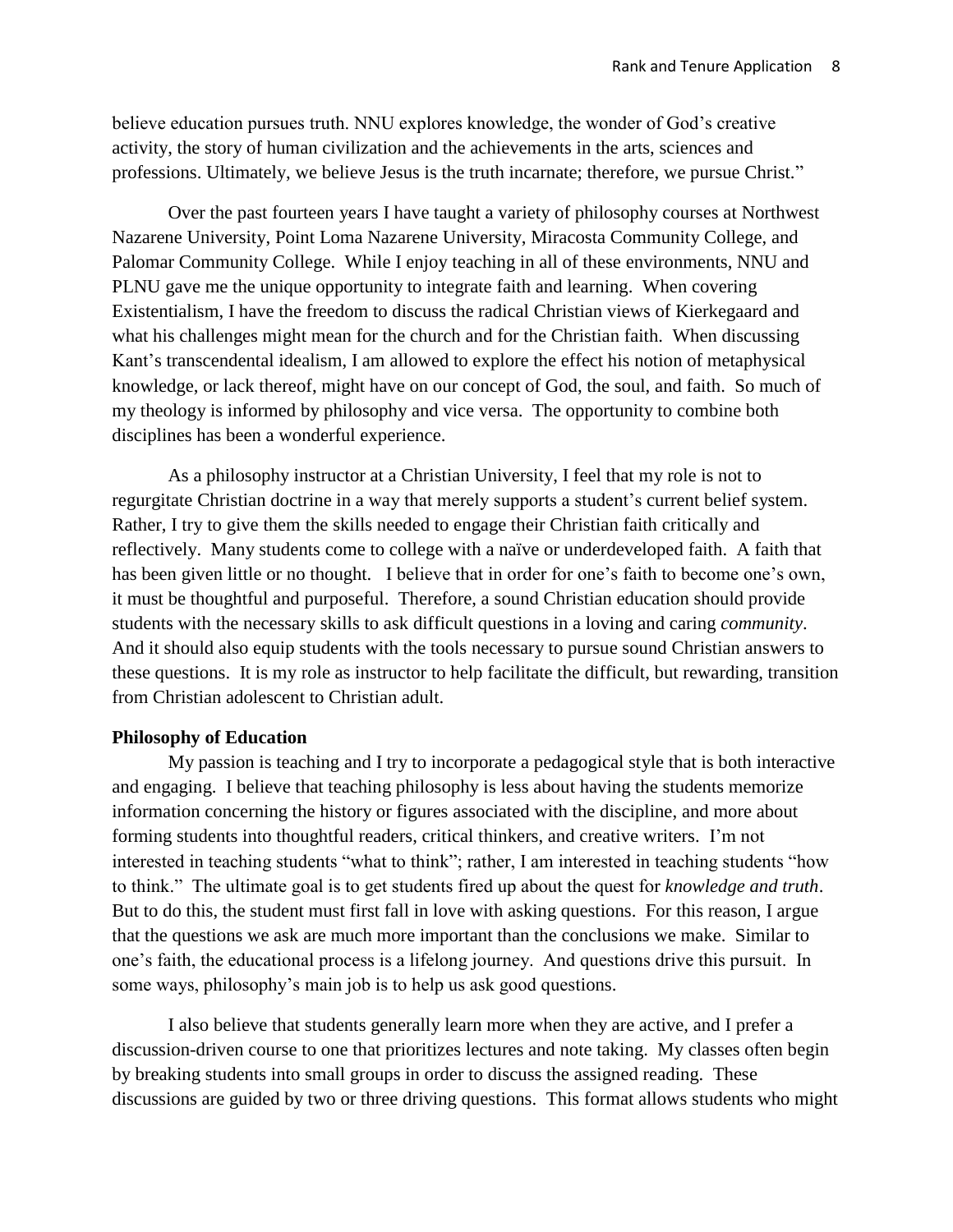not feel comfortable sharing in front of a large group of people the chance to ask questions and discuss the material; it also creates an open and discussion-oriented classroom.

The argument that I make in most of my classes is that, aside from being useful in other academic disciplines, philosophy can and should enrich one's life. And while my main goal is to prepare philosophy majors for Graduate school, Seminary, and Law school, the tools that one develops in philosophy are relevant to one's working environment, one's relationships, and one's personal growth as well. In some ways, a sound philosophical education seeks to cultivate the *whole person*. And one of the primary features of this kind of philosophical formation is to create an atmosphere where students are forced to feel the gravity of philosophical questions through the study of philosophical figures and their thought.

I also try to incorporate movies and media into the classroom in an attempt to bring philosophy to life. Cinema is an art form that students can relate to, but it can also help frame philosophical discussions. For example, I use *The Matrix* to help facilitate the discussion on Plato's allegory of the cave, showing how the two narratives parallel each other. This use of media not only works as a memory device for students, but it also brings philosophy to the students in a medium that is tangible for them. In the end, I hope that making the material engaging will help students develop a love of learning that travels beyond their years at NNU.

#### *Christian Mission Statement*

#### **Statement of Faith**

Aside from understanding my academic and professional goals, you should also know what influences me outside of philosophy. One of the most important aspects for my spiritual formation has been my participation in the Nazarene church. I became a Christian in a Nazarene youth group when I was thirteen years old, and was an active member of the Nazarene Church until moving to Idaho in 2007. In the past, my wife and I have been active members at both Mission Valley Church of the Nazarene (MVCN) and Mid-City Church of the Nazarene (MCCN) in San Diego. As a member of MVCN, I volunteered with the youth for six years (1995-2002), helping to organize activities on Tuesday nights, summer camps, and mission trips to Mexico. As a member of MCCN (2002-2003) I was involved with both the Coalition for the Homeless and Prison Ministries. Currently, we are attending the First United Methodist Church in Boise (FUMC) because my wife was hired as the assistant youth director in the fall of 2009. I am a volunteer with the FUMC youth group and I serve as the liturgist once a month. These experiences in the local church have helped develop my faith and continue to shape me in the image of Christ.

I affirm the Apostles Creed as the historical foundation of Christian doctrine. I also affirm the doctrine of the Church of the Nazarene as expressed in the Articles of Faith. I believe that being Christian means becoming a disciple of Jesus Christ. This means more than believing certain propositions about God, it means being formed by true Christian practices such as